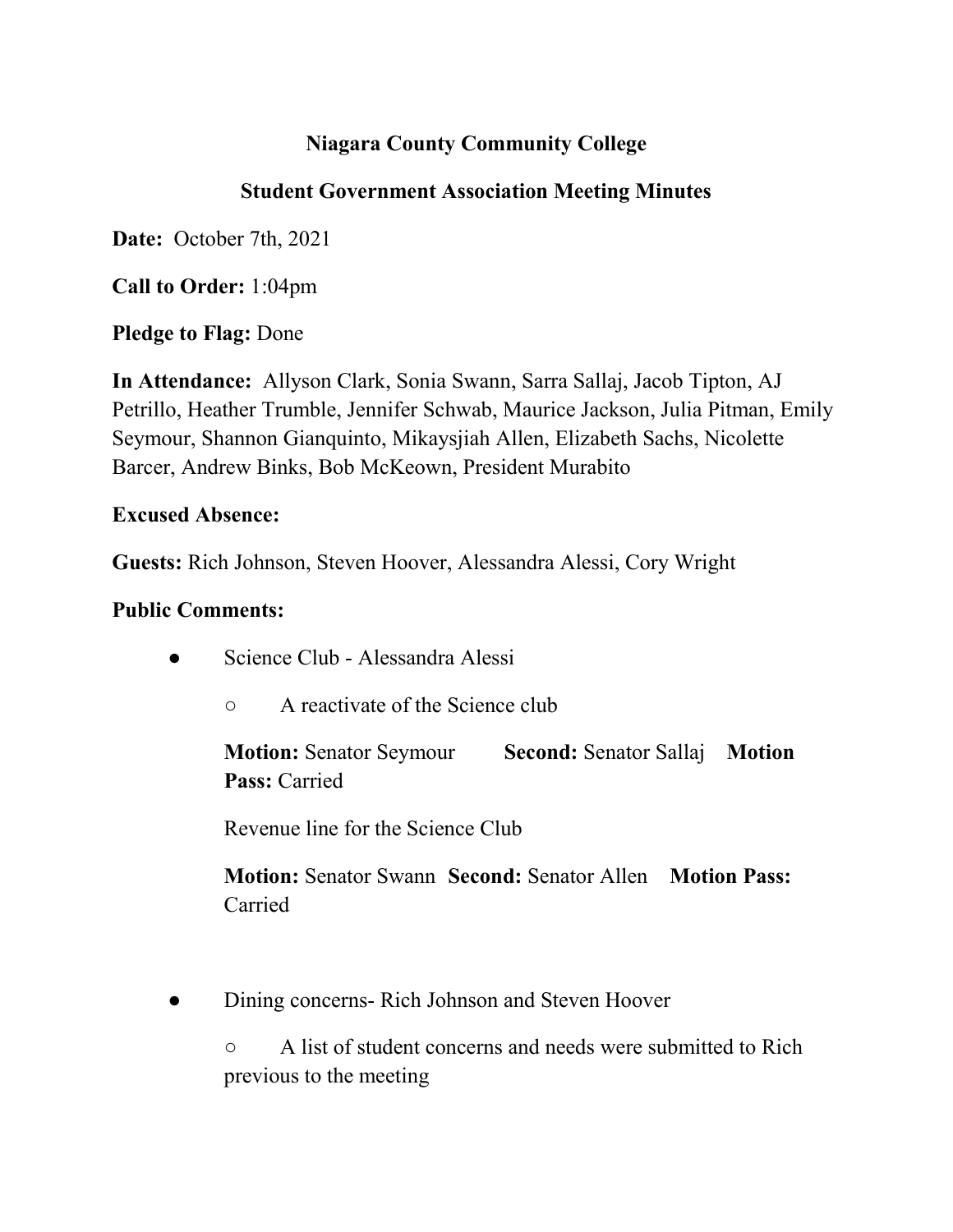■ Actions and responses

Rich suggested a food committee with himself, SGA representatives, and students as members

Purchasing more utensils to designate pork/nonpork/etc.…

Working on more inclusive food items

Gone over concerns with his staff (where applicable)

**Minutes:** Approve minutes from 9/23/21 with changes

- President Murabito name moved from guest to in attendance
- Excusal of Maurice Jackson from meeting

**Motion:** Senator Allen **Second:** Senator Sallaj **Motion Pass:** Carried

#### **Student Government Presidents Report:**

- G-Building Walkthrough
	- 1 step closer
- Fall Semester 2021 Action Plan
	- Dining services
		- Action steps- forming a committee
		- Working closer with Rich to help
- The next official meeting is October 28 due to a conference
- SUNY SA & SUNY Black Student Union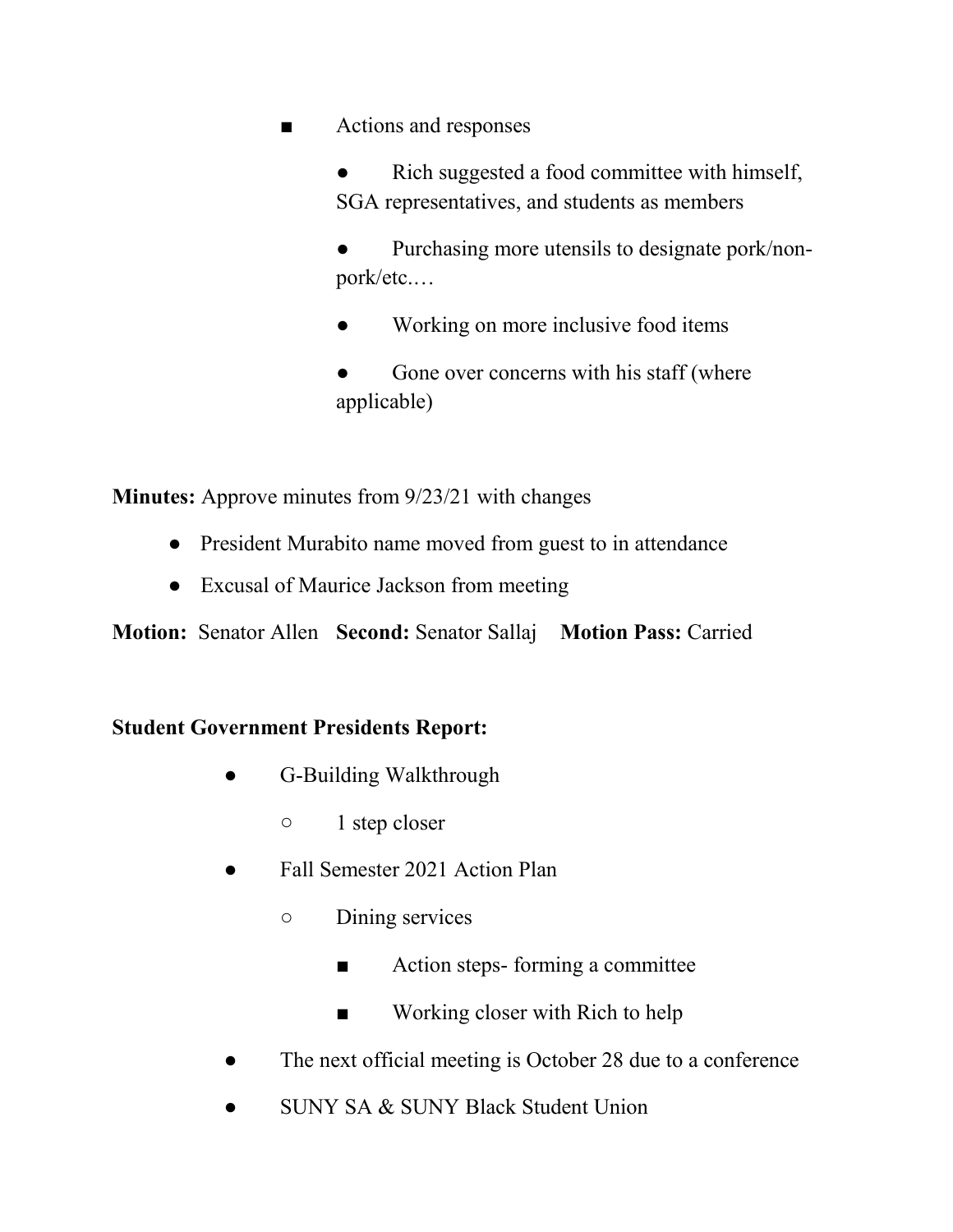○ Black Student Union - If interested come see Ally

○ Sara is SUNY SA representative. Running for a board position

● Voting in Andrew Binks as a part-time sophomore senator

○ **Motion:** Senator Seymour **Second:** Senator Petrillo, **Motion Pass:** Carried

- Congratulations!
- Voting in Nicolette Barcer as a full-time senator

○ **Motion:** Senator Seymour **Second:** Senator Swann, **Motion Pass:** Carried

- Congratulations!
- Nicolette Barcer nominated herself for Treasurer position
	- Secretary, Senator Swann in favor

#### **Student Government Vice-President's Report:**

○ none

#### **Treasurer's Report:**

● Position Vacant

#### **Secretary Report**:

○ none

### **Athletic Director's Report:(Amanda Haseley)**

· None